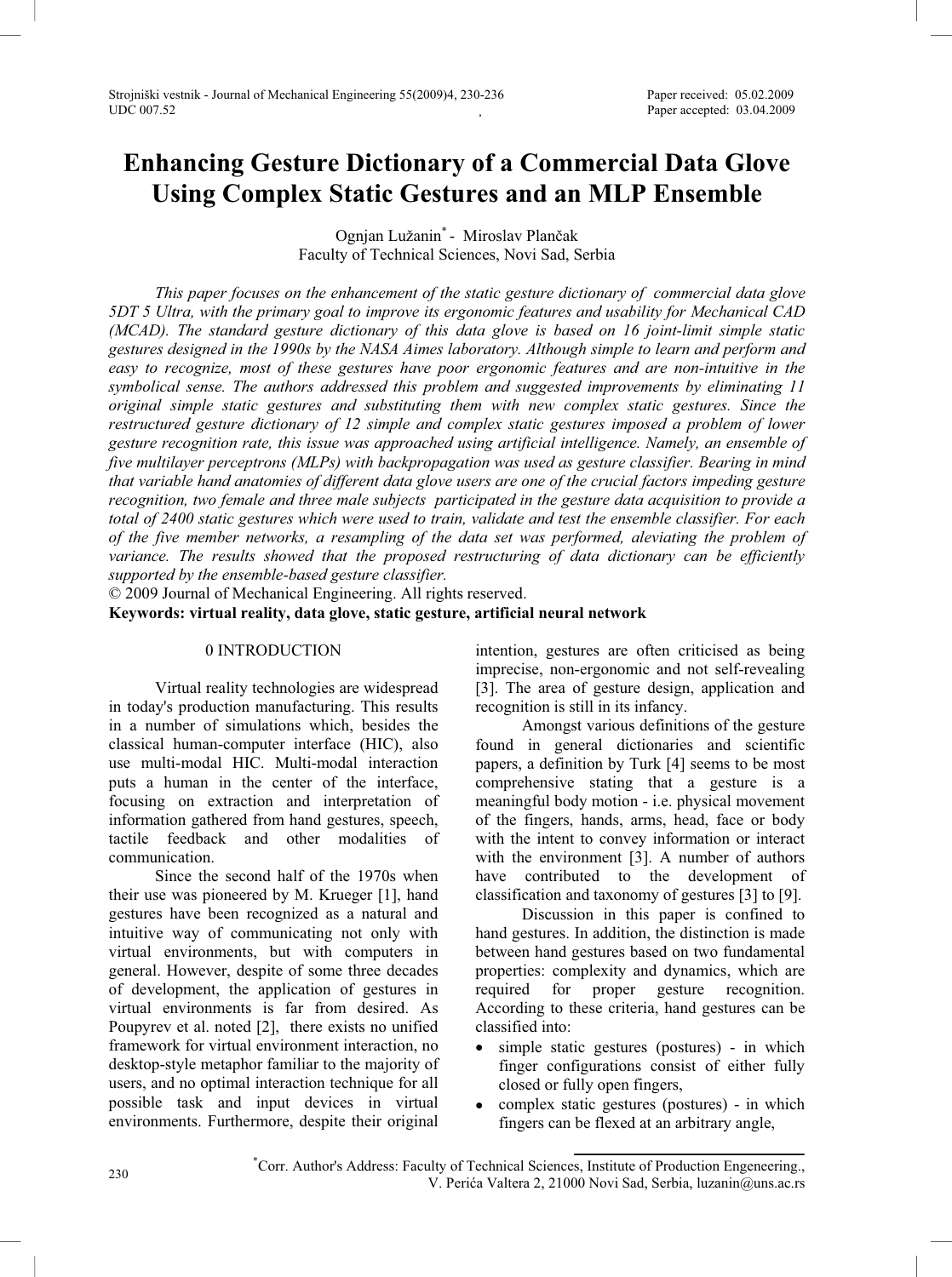- $\bullet$  simple dynamic gestures in which either just a hand is moved or the fingers are moving with the hand in a fixed position,
- complex dynamic gestures which involve the movement of fingers, as well as changes in location and orientation of a hand.

With this classification in view, the scope of this paper is limited to simple and complex static gestures.

One of the key advantages of virtual environments is the possibility of intuitive and natural interaction with the tasks in hand. As a highly articulated part of the human body, hand outperforms the most modern primary input devices with six degrees of freedom. In that respect, the data glove is no doubt the first true interface for direct manipulation [10]. The first data glove SayreGlove, was developed by Defanti and Sandine in 1977 [11]. However, more intensive research of their application in virtual environments began in the 1990s.

Up to date, numerous commercial and experimental models have been made, but regardless of the technical solution, data gloves have two basic applications, namely: (i) to allow real-time control of hand avatar and direct manipulation with virtual objects and (ii) to allow control of VR simulation using gestures. Modern commercial data gloves can be divided into (i) data gloves which measure fingure flexion and (ii) data gloves which register contacts between fingers/palms. Among the most popular commercial data gloves in academia and industry are Cyberglove (Immersion), 5DT 5/14 Ultra (Fifth Dimension Technologies), which measure fingure flexion, and Pinch Glove (Fakespace), which registers contacts. Due to a large number of sensors (18/22 – depending on the variant) and the developed software support, Cyberglove is presently a *de facto* industrial standard.

### 1 PROBLEM DEFINITION

Owing to its all-round characteristics and low price, 5DT 5 Ultra data glove (Fifth Dimension Technologiess) is very popular among industry professionals and researchers. The glove is equipped with five proprietary optical sensors, which allow it to measure finger flexure using one sensor per finger. Thus, signals from the sensors represent mean value of finger flexions at metacarpophanlangeal and proximal joints [12]. It also comes with a ready software support for the detection of the predefined set of 16 gestures. The authors have used this glove with an experimental VR desktop system, which is described in more detail in [12]. However, the glove is not suitable for use with MCAD without some important modifications:

- only a third of the predefined gesture set are ergonomically suitable for prolonged use, since they cause muscle fatigue,
- although thumb flexure is measured, none of the standard-dictionary gestures include the use of thumb, which not only prevents the simulation of grasping but also makes it impossible to simulate useful gestures which require the use of thumb,
- owing to the ergonomic issues and the principles of operation of the optical sensors, the gestures are sometimes misinterpreted or undefined,
- most of the gestures lack symbolical meaningfulness which is necessary for efficient use with MCAD applications.

Gestures supported by 5DT 5 Ultra are coded as the combination of binary states (open =  $1$ /closed = 0) of the four fingers, excluding the thumb. Thus, it is possible to create  $2^4=16$ gestures as combinations of open/closed fingers. The gestures are assigned numbers from 0 to 15, 0 representing the fist (all fingers closed) and 15 representing the open hand (all fingers open). Gesture recognition is based on boundary values. If the sensor reading for a particular finger is above the predefined boundary value, the finger is considered closed (flexed). Conversely, if the reading falls below the boundary value, the finger is open (no flexion). All readings which fall between the boundary values are considered as errors, and the gesture is undefined.

This simple method of gesture recognition works well in some situations but is not always reliable. This can be attributed to anatomical variations in various users, as well as to the disposition of optical sensors and their crosscoupling, which can often result in incorrect recognition of a gesture [14].

# **1.1 Biomechanical Aspects of Finger Movement**

Instead of discussing hand degrees of freedom on a complex anatomy model, it is more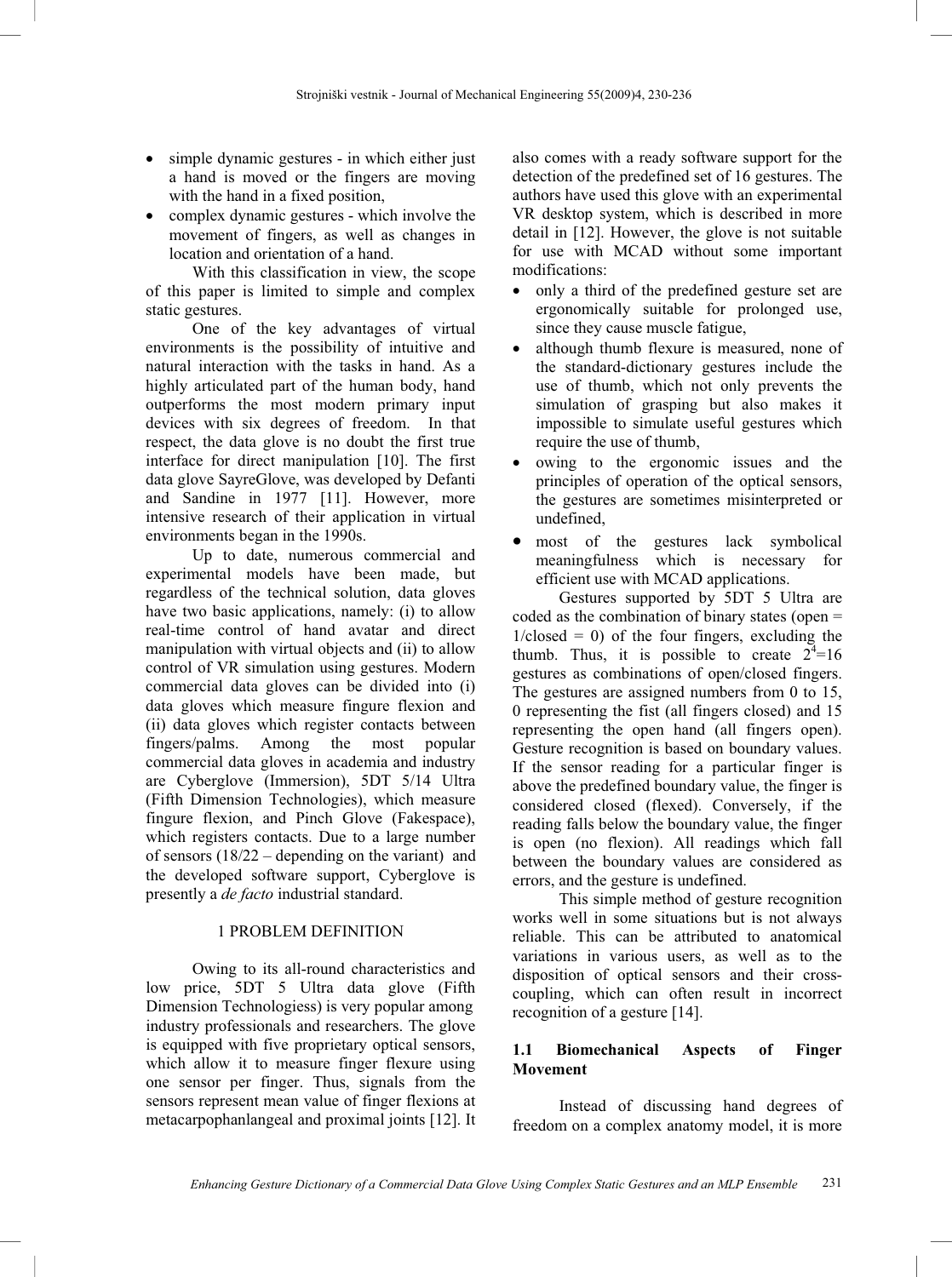convenient to use simplified mechanical models proposed by [15] to [19]. For this purpose, the model by Beifang et al. [15] was chosen (Fig. 1).



Fig. 1. *Simplified mechanical model of a human hand with joint designations [15]*

This model depicts finger bones as lines, while the joints are represented by dots. Hand movements are observed as combinations of bone rotations in various joints. Four fingers have three joints each - metacarpophalangeal (MCP), proximal interphalangeal (PIP) and distal interphalangeal joint (DIP). MCP allows two degrees of freedom (flexion/extension and abduction/adduction), while the other two joints (PIP, DIP) allow one degree of freedom each - (flexion/extension). DIP and PIP joints on the four fingers and IP thumb joint allow one degree of freedom each (flexion). MCP and CMC thumb joints, as well as MCP finger joints, allow two degrees of freedom each - flexion and abduction/adduction.

The four fingers and the thumb are characterized by different flexibility and interdependence of movements. Due to its special position, the thumb is most independent in its movements, as was experimentally proven by Häger-Ross and Schieber [20]. Extrinsic muscles which enable thumb movements mostly act independently, thus its relative independence in comparison with movements of other fingers. The index finger can perform flexion and extension independent from other four fingers. Flexion and extension of the middle finger are limited. Also, full flexion of the middle and small finger hinders extension of the small finger [21]. Due to connections between hand and forearm, extension of the ring finger depends on the neighbouring fingers. The small finger has its own extrinsic muscles which allow it relative independence of

movements. Thanks to a couple of long extensor muscles, the small finger, just like the index finger, can extend independently when all other fingers are fully flexed.

# 2 CRITICAL ASSESSMENT OF THE STANDARD 5DT GESTURE DICTIONARY

Gestures of the 5DT 5 Ultra glove (Fig. 2) are based on the gesture dictionary proposed in 1993 by the NASA Ames Research Center. These static gestures were originally intended for glovebased navigation tasks in virtual environments and can be designated as joint-limit postures because they use only configurations of either fully open or fully closed fingers. The advantages of joint-limit approach are simplicity of software support required for gesture recognition and ease of learning. On the other hand, they have several disadvantages.

Firstly, some of these gestures cause hand fatigue even in cases when no protracted use is required, causing a distinct ergonomic problem. Secondly, most of them are devoid of any symbolical meaning which devalues them from the cognitive aspect, making them less suitable for a natural, logical contextual application, which should be the primary advantage of gestures in virtual environments. Gesture number 4 (Fig. 2) can be taken as an example. In his study on the functional anatomy of the hand, Tubiana [21] and [22] reports that full flexions of the middle and small finger completely impede extension of the ring finger, which indicates that gesture 4 is not only ergonomically inadequate but is also impractical from the anatomic point of view.

Besides the gestures, shown in Fig. 2 are also their ergonomic ratings. Filled circle denotes good ergonomic features, white circle stands for bad ergonomy, while the semi-filled circle denotes average ergonomic features of the particular gesture.

## 3 MODIFICATION OF THE STANDARD 5DT GESTURE DICTIONARY

We addressed the ergonomic and cognitive issues by restructuring the predefined gesture dictionary, eliminating some simple gestures and substituting them with the complex ones.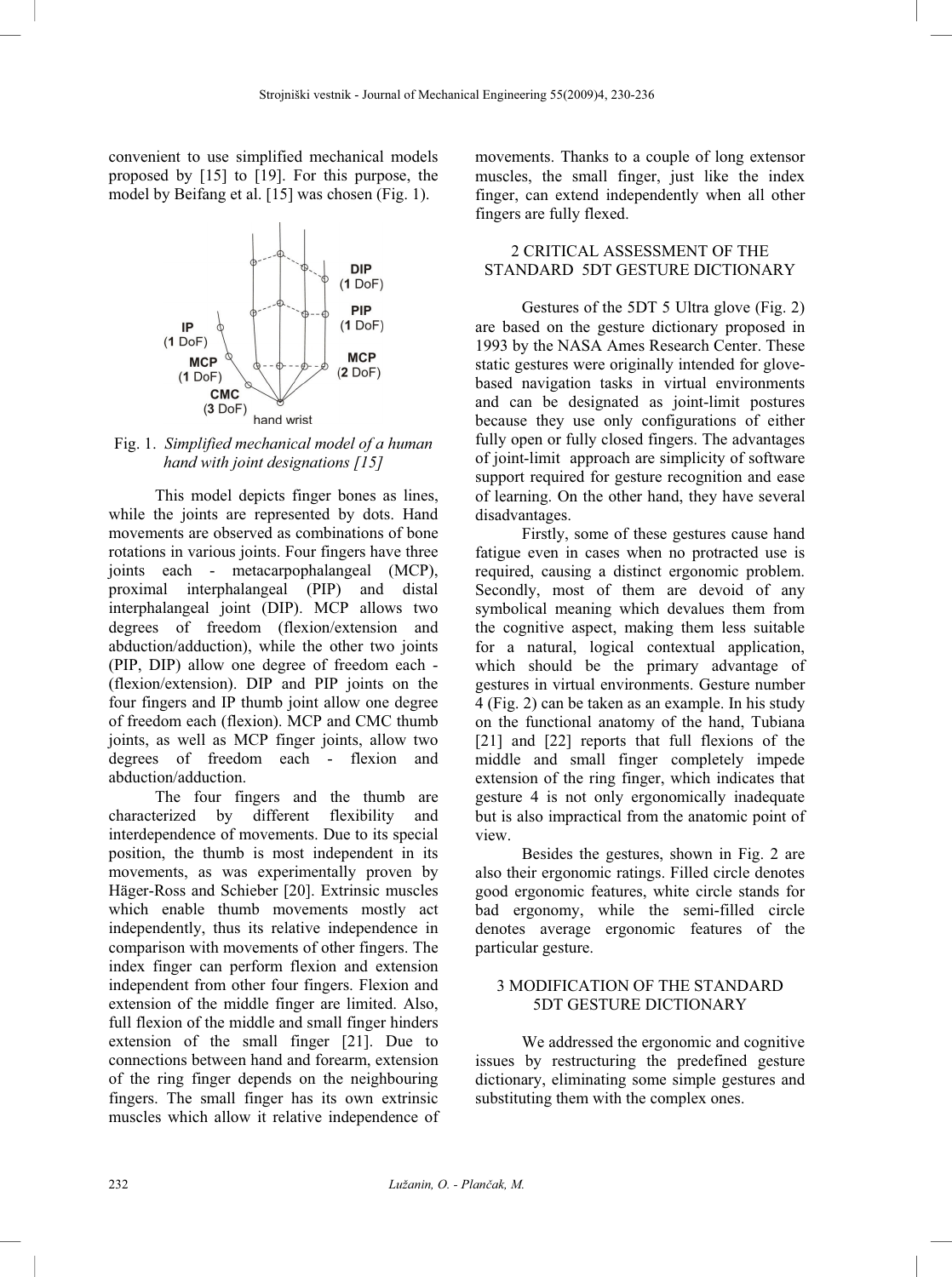| $\bf{0}$<br>$\bullet$ |         | $\mathbf{2}$<br>◑        | 3             |  |
|-----------------------|---------|--------------------------|---------------|--|
| 4<br>$\bigcirc$       | 5<br>O  | 6<br>$\circ$             | О             |  |
| 8                     | 9       | ${\bf 10}$<br>$\bigcirc$ | 11<br>$\circ$ |  |
| 12<br>$\bigcirc$      | 13<br>O | 14<br>Œ                  | 15            |  |

Fig. 2. *Standard gesture dictionary of 5DT 5 Ultra data glove*

Bearing in mind the ergonomic features and iconic and metaphoric meaningfulness, the existing gesture dictionary was restructured in order to allow the elimination of:

- finger configurations which involve full extension of the middle finger with the index and ring finger fully flexed,
- finger configurations which involve full extension of the ring finger with the middle finger or middle and index finger fully flexed,

finger configurations which involve full flexion of the index, middle and ring finger with the small finger and thumb fully extended.

Following the above stated guidelines, a total of eleven gestures were eliminated from the standard 5DT gesture dictionary (2, 4, 5, 6, 7, 9, 10, 11, 12, 13 and 14) (Fig. 2). Of the remaining five gestures, three of them were left in their original form (0, 8 and 15), while the two remaining gestures were modified. Thus, gesture designated 1, was modified into gesture G03, while gesture 3 became gesture G05. Also added were five novel gestures, G04, G06, G08, G09 and G10 (Fig. 3).

The modified gesture dictionary comprises twelve static gestures and, according to conditional classification proposed by LaViola [8], belongs to small gesture dictionaries. This is an advantage regarding the efficiency of gesture recognition. Should the dictionary require an extension at any point, this can be solved with a context-dependent gesture recognition where a single gesture can be attributed with several meanings, depending on the suggested context of the application.

## 4 DEVELOPMENT OF ANN-BASED GESTURE RECOGNITION SUPPORT

In order to enhance ergonomic features of the 5DT 5 Ultra a data glove, the original gesture dictionary was modified by adding complex static gestures. This means that it now features gestures with partially flexed fingers (gestures G6, G7, G8, G9 and G10) (Fig. 3).

On the other hand, the departure from the joint-limit concept deteriorated the gesture recognition rate, so in order to compensate for that, new gesture recognition support was designed and implemented.

A report on two main stages of development - the gesture data acquisition and the training and testing of artificial neural network (ANN) gesture classifier is also presented.

### **4.1 Gesture Data Acquisition**

Five subjects, two females and three males, age 14 to 44, took part in the experiment, i.e. gesture data acquisition. None of them had medical history affecting the upper limbs, whereas they differed in finger skills and general hand flexibility - from below-average to excellent. Only one of the subjects had previous experience with the data glove. The subjects had 45 seconds to perform each of the twelve gestures, wearing left-handed 5DT 5 Ultra data glove. They were instructed to make small, controlled finger movements while performing static gestures in order to generate noise which would, in a normal situation, be the result of hand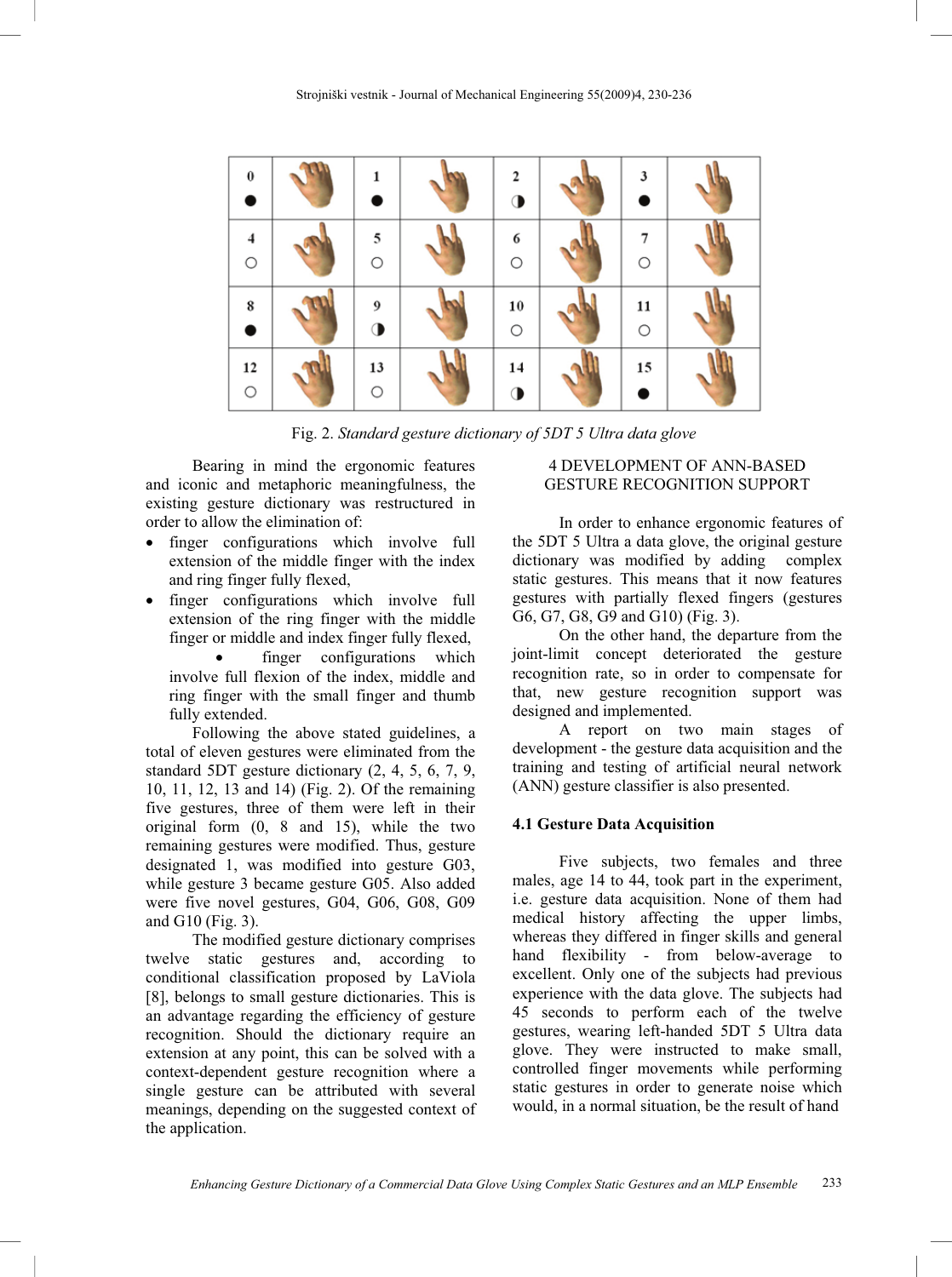

Fig. 3. *Modified gesture dictionary containing simple and complex static gestures* 

fatigue and gesture inconsistency. A custom made software application monitored input from the data glove on a USB port, with the update frequency of 5Hz, and recorded gesture data into comma-separated-value files (CSV) (one for each gesture, for each subject). Each record consisted of six fields, the first five being the sensor readings, while the sixth field was gesture designation (1 to 12). The five subjects were represented with 40 records per gesture, thus 5x40x12=2400 gestures were used in total to train and test the ANN classifier.

### **4.2 Ensemble Design, Training and Testing**

The gesture recognition task was fulfilled using an ensemble of neural networks, i.e. multilayer perceptrons (MLPs) with one hidden layer and back propagation learning. Simulations were performed in the neural networks module of *Statistica 7*. Instead of using just one neural

network for the task, a set of ten MLPs was formed, trained, validated and tested in order to select the best five MLPs which formed an *ensemble*. Ensembles improve performance since averaging across different MLPs lowers the expected variance, i.e. the sensitivity of MLPs to the choice of the data set which would otherwise cause variations in classification error. Logistic and linear transfer functions were used for the neurons in the hidden and output layer, respectively.

Train and test errors as well as the number of neurons in the hidden layer for the five constituent MLPs of the ensemble, are given in Table 1. Member networks are designated by *MLP*, while the ensemble is designated by *Output*. The summary statistics for classification results obtained by the ensemble are given in Table 2. The data represent average values scored by the five member networks (MLPs).

| Member network / ensemble | Train error | Test error | Inputs | Hidden |  |
|---------------------------|-------------|------------|--------|--------|--|
| MLP $5:5-18-12:1$         | 0.343628    | 0.37812    |        |        |  |
| MLP 5:5-30-12:1           | 0.202739    | 0.30542    |        | 30     |  |
| MLP 5:5-28-12:1           | 0.192906    | 0.37029    |        | 28     |  |
| MLP 5:5-29-12:1           | 0.209057    | 0.39992    |        | 29     |  |
| MLP 5:5-30-12:1           | 0.195123    | 0.31809    |        | 30     |  |
| Output $5:[5]:1$          | 0.228690    | 0.35443    |        |        |  |

Table 1. *General data for the five member MLPs and the ensemble*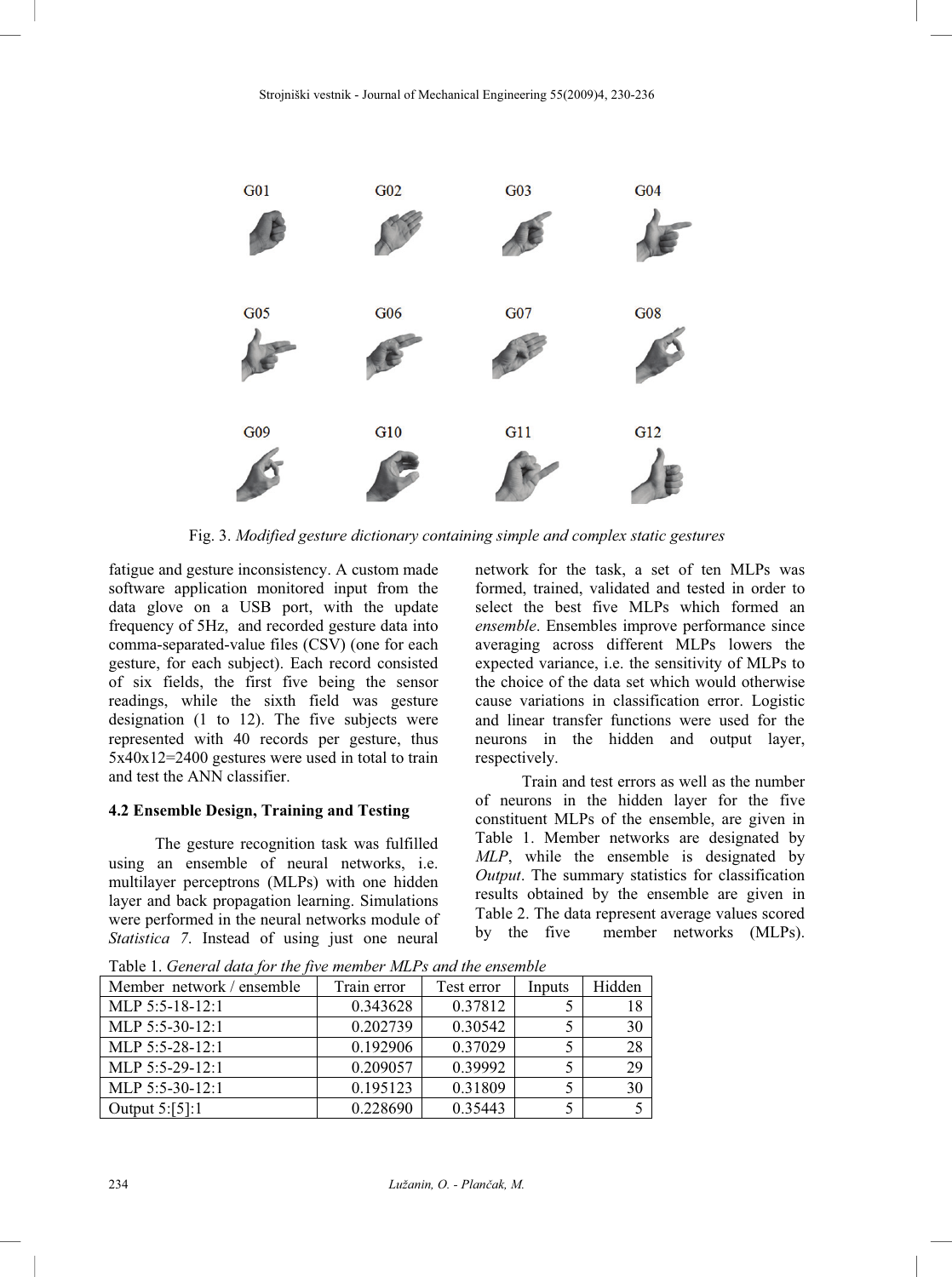|                 | G <sub>01</sub> | G02  | 303  | G04  | $G_{05}$ | G06  | G07 | G08  | G09  | G10      | G11 | G12  |
|-----------------|-----------------|------|------|------|----------|------|-----|------|------|----------|-----|------|
| Total           | 200             | 200  | 200  | 200  | 200      | 200  | 200 | 200  | 200  | 200      | 200 | 200  |
| Correct         | 193             | 199  | 196  | 199  | 196      | 191  | 200 | 190  | 175  | 200      | 200 | 185  |
| Wrong           | $\overline{ }$  |      | 4    |      | 4        | 9    | 0   | 10   | 25   | $\theta$ | 0   | 15   |
| Unknown         | 0               |      |      | 0    | 0        | 0    | 0   | 0    | 0    | $\theta$ | 0   |      |
| Correct $(\% )$ | 96.5            | 99.5 | 98.0 | 99.5 | 98.0     | 95.5 | 100 | 95.0 | 87.5 | 100      | 100 | 92.5 |
| Wrong $(\% )$   | 3.5             | 0.5  | 2.0  | 0.5  | 2.0      | 4.5  | 0.0 | 5.0  | 12.5 | 0.0      | 0.0 | 7.0  |
| Unknown         | 0.0             | 0.0  | 0.0  | 0.0  | 0.0      | 0.0  | 0.0 | 0.0  | 0.0  | 0.0      | 0.0 | 0.5  |

Table 2. *Classification results for the ensemble* 

#### 5 DISCUSSION OF RESULTS

As can be seen from Table 1, the five member networks differ in the number of neurons in the hidden layer with the minimum of 18 (MLP 5:5-18-12:1) and the maximum of 30 neurons (MLP 5:5-30-12:1, networks 2 and 5). Network 2 tested best, scoring an error of 0.30542, while network 4 had the largest test error of 0.39992. The overall error of the ensemble (Output 5:[5]:1) is the mean value of test errors for the five member networks and equals 0.35443.

The classification results for individual gestures (Table 2) reveal that gestures G7, G10 and G11 were classified with 100% accuracy. As expected, the ensemble performed worst in the case of two very similar gestures, G8 and G9, and gesture G12, which is very similar to G01. In addition, a single case of gesture G12 was unclassified and thus labeled as unknown gesture. Its class could not be decided by voting due to a disagreement between the five member networks.

In all, gesture recognition using the fivemembered ensemble yielded satisfactory results showing that the modified gesture dictionary can be successfully used without significant deterioration of recognition accuracy.

## 6 CONCLUSIONS

The restructuring of the standard static gesture dictionary of 5DT 5 Ultra data glove successfully tackled the issue of ergonomy and symbolic meaning. Improvements were made by introducing complex static gestures which not only improved the ergonomic features of the gesture dictionary, but also imposed a distinct symbolic framework which helps users to pinpoint the function of particular gestures without extensive training. The problem of gesture recognition was efficiently solved using an ensemble of five MLPs.

Ongoing investigation is aimed towards designing a system for static gestures recognition which would be flexible enough to allow efficient introduction of novel static gestures, as well as new users of data glove. Multilayer perceptrons with backpropagation are not suitable for this task primarily due to the fact that they require lengthy retraining with old and new data sets in case of any modifications. For that reason, the system shall be based on a probabilistic neural network (PNN) which shall be trained on a clustered data set to allow the necessary reduction of network complexity and the increase of processing speed.

#### 7 REFERENCES

- [1] Krueger, M., Gionfriddo, T., Hinrichsen, K. (1985) VIDEOPLACE: An Artificial Reality, Proceedings of the 1985 ACM Conference on Human Factors in Computing Systems (CHI'85), ACM Press, p.35-40.
- [2] Poupyrev, I., Billinghurst, M., Weghorst, S., Ichikawa T. (1997) A Framework for testbed for studying manipulation techniques for immersive virtual reality. *Proc. of the ACM Symposium on Virtual Reality Software and Tech.*, p.21-28.
- [3] Cerney, M., Vance, J. (2005) Gesture Recognition in virtual environments: A review and framework for future development. Iowa State University *Human Computer Interaction Technical Report*, ISU-HCI-2005-01.
- [4] Turk, M. (2002) Gesture recognition, *Handbook of virtual environments, design, implementation and applications*, K.Stanney (Ed.), Lawrence Erlbaum Associates, 2002, ISBN: 080583270X, p. 223-239.